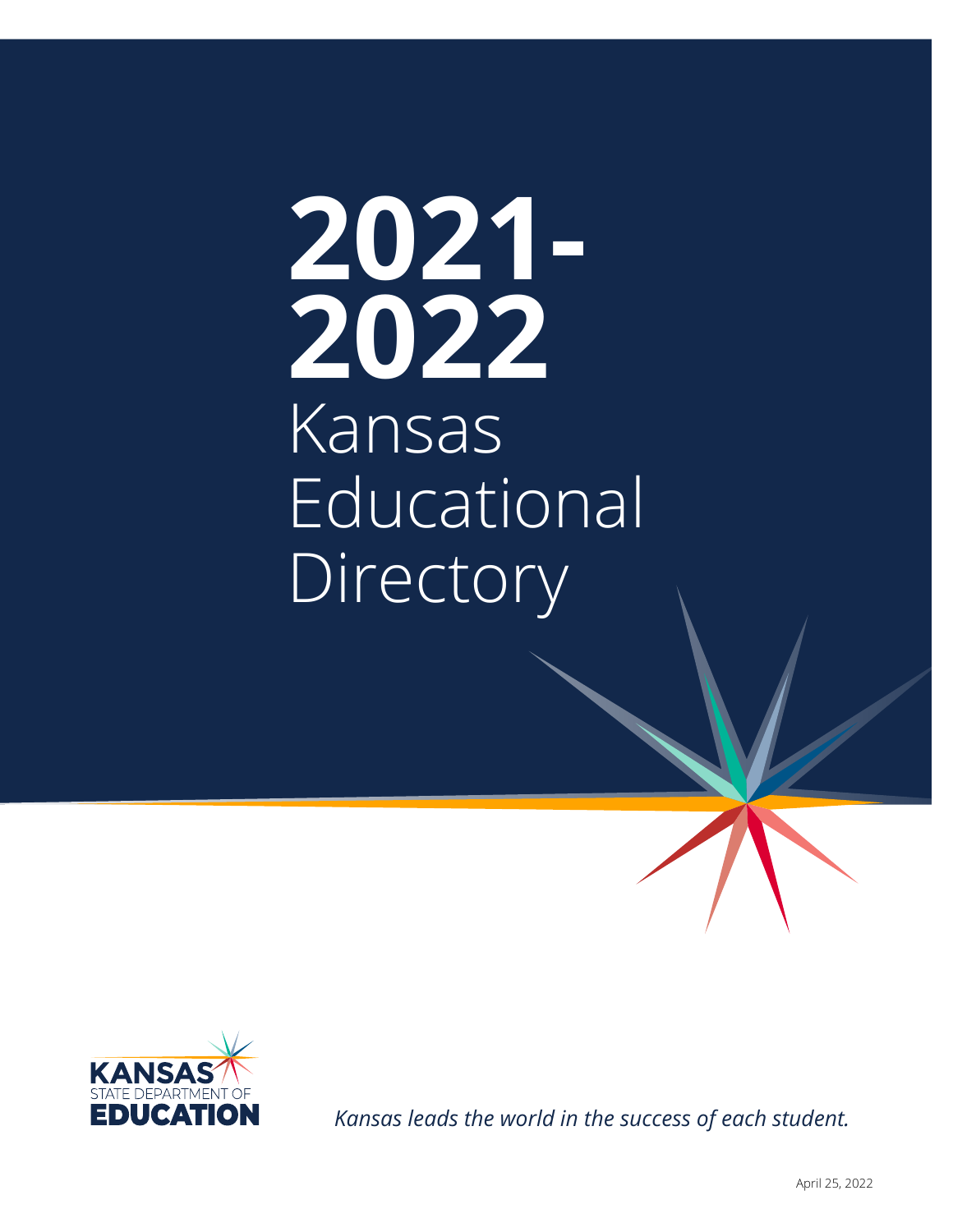

900 S.W. Jackson Street, Suite 600 Topeka, Kansas 66612-1212

(785) 296-3203

*www.ksde.org*

**CHAIRMAN** DISTRICT 9



Jim Porter *jporter@ksde.org*

**VICE CHAIR** DISTRICT 1



Janet Waugh *jwaugh@ksde.org*

DISTRICT 2



Melanie Haas *mhaas@ksde.org*

DISTRICT 3



Michelle Dombrosky *mdombrosky@ksde.org*

DISTRICT 4



Ann E. Mah *amah@ksde.org*



Jean Clifford *jclifford@ksde.org*

LEGISLATIVE LIAISON DISTRICT 6







Betty Arnold *barnold@ksde.org*

DISTRICT 10



Jim McNiece *jmcniece@ksde.org*

#### **Mission**

To prepare Kansas students for lifelong success through rigorous, quality academic instruction, career training and character development according to each student's gifts and talents.

#### **Vision**

Kansas leads the world in the success of each student.

#### **Motto**

Kansans Can

#### **Success defined**

A successful Kansas high school graduate has the **academic preparation**, **cognitive preparation**, **technical skills**, **employability skills** and **civic engagement** to be successful in postsecondary education, in the attainment of an industry recognized certification or in the workforce, without the need for remediation.

#### **Outcomes**

- Social-emotional growth
- Kindergarten readiness
- Individual Plan of Study
- Civic engagement
- Academically prepared for postsecondary
- High school graduation
- Postsecondary success

The Kansas State Board of Education does not discriminate on the basis of race, color, national origin, sex, disability or age in its programs and activities and provides equal access to any group officially affiliated with the Boy Scouts of America and other designated youth groups. The following person has been designated to handle inquiries regarding the nondiscrimination policies: KSDE General Counsel, Office of General Counsel, KSDE, Landon State Office Building, 900 S.W. Jackson, Suite 102, Topeka, KS 66612, (785) 296-3201.





Ben Jones *bjones@ksde.org*

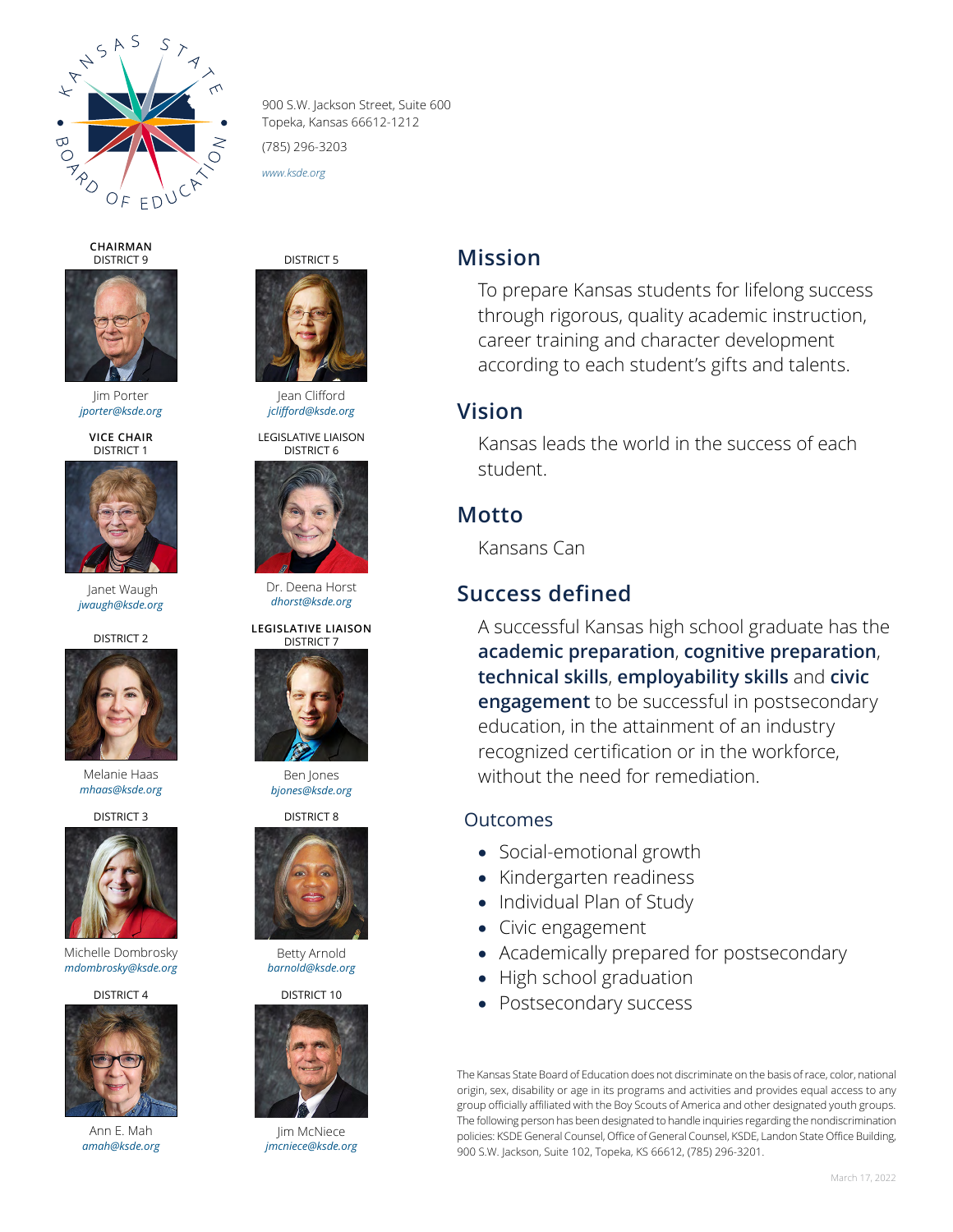## 2021-2022 KANSAS EDUCATIONAL DIRECTORY **Introduction**



Dr. Randy Watson Kansas Commissioner of Education

Welcome to the 2020-2021 Kansas Educational Directory! Just as schools are prepared once again to open their doors to all of our eager students, Kansas State Department of Education (KSDE) has once again prepared for you a directory containing contact and enrollment information for every public and private accredited school and district in the state. We hope you find this information helpful.

Please note the following:

- $\bullet$  The directory is only available online at: <https://www.ksde.org>.
- Student enrollment data are from the 2019-2020 school year.
- Faculty data are from the 2019-2020 school year.
- Other data, including administrator's information, are provided by educational organizations.
- General information is subject to change and should not be considered official information. The online directory will change throughout the year.

Thank you for all you do for the infants, toddlers, children and youth in Kansas.

Dr. Randy Watson Commissioner of Education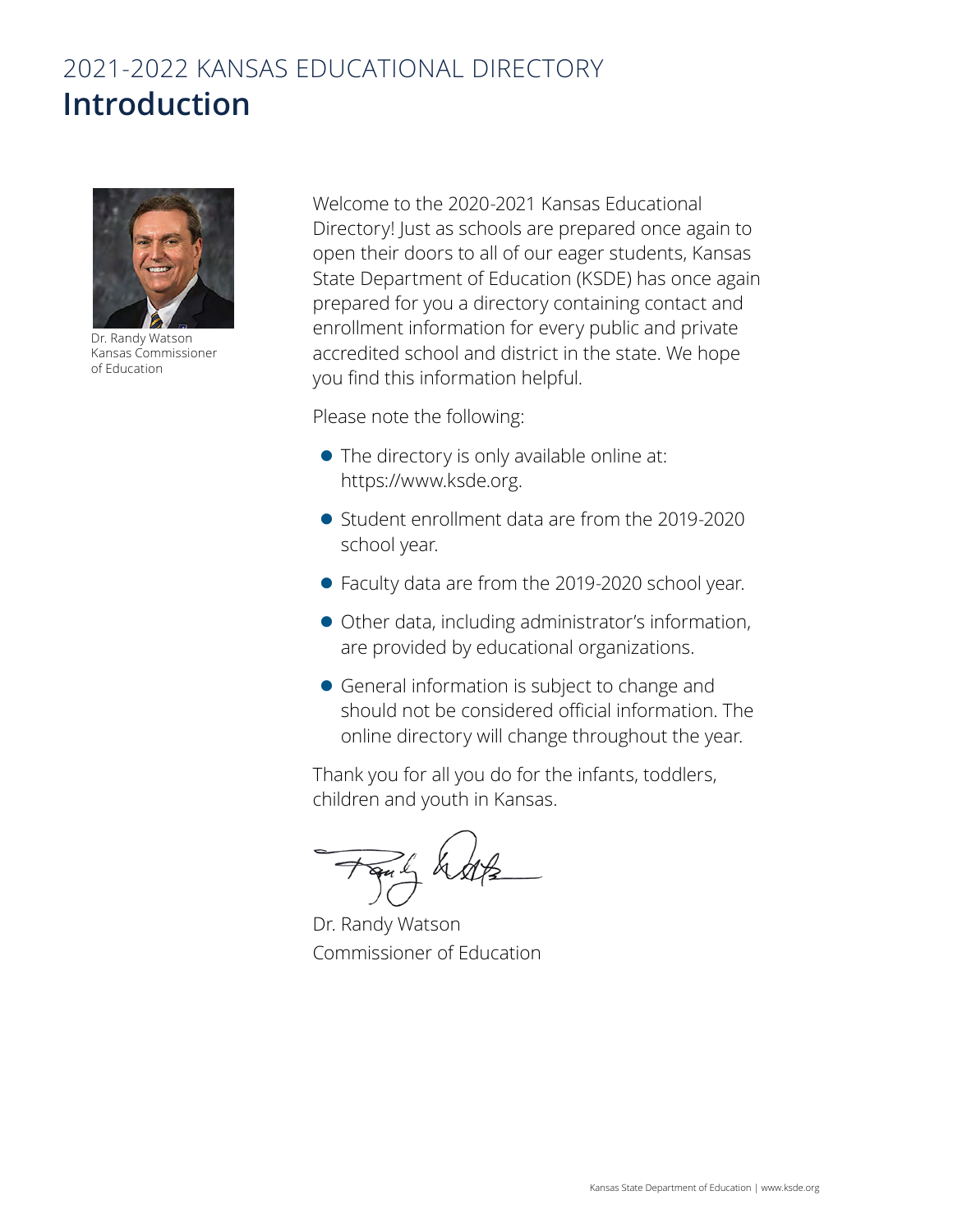## **Nondiscrimination Notice**

The Kansas State Department of Education does not discriminate on the basis of race, color, national origin, sex, disability or age in its programs and activities and provides equal access to the Boy Scouts and other designated youth groups. The following person has been designated to handle inquiries regarding the nondiscrimination policies: KSDE General Counsel, Office of General Counsel, KSDE, Landon State Office Building, 900 S.W. Jackson, Suite 102, Topeka, KS 66612, (785) 296-3201 or the Office for Civil Rights, U.S. Department of Education, One Petticoat Lane, 1010 Walnut Street, Suite 320, Kansas City, MO 64106, (816) 268-0550.

Inquiries or grievances related to compliance by public schools with the nondiscrimination policies should be directed to the local board of education or the Office for Civil Rights.

## **Section 504 Grievance Procedure**

The Kansas State Department of Education has adopted an internal grievance procedure providing for prompt and equitable resolution of complaints alleging noncompliance by the Department with Section 504 of the Rehabilitation Act of 1973 in any program or activity administered by the Department. The Kansas State Department of Education General Counsel has been designated the Section 504 Coordinator and may be contacted at: Office General Counsel, Kansas State Department of Education, 900 S.W. Jackson St., Suite 102, Topeka, Kansas 66612, (785) 296-3201.

Any person who believes he or she has been subjected to discrimination on the basis of disability in a program or activity administered by the Kansas State Department of Education may file a grievance under this procedure. Retaliation against a person who files a complaint of discrimination on the basis of disability pursuant to the grievance procedure, or persons who participate in related proceedings, is prohibited.

### **PROCEDURE:**

- **•** Grievances must be submitted to the Section 504 Coordinator within 30 calendar days of the date the person filing the grievance becomes aware of the alleged discriminatory action.
- A complaint must be in writing, containing the name and address of the person filing it. The complaint must state the problem or action alleged to be discriminatory and the remedy or relief sought. A form complaint is available.
- The Section 504 Coordinator (or his/her designee) shall conduct an investigation of the complaint. This investigation may be informal, but it must be thorough, affording all interested persons an opportunity to submit evidence relevant to the complaint. The Section 504 Coordinator will maintain the files and records of the Kansas State Department of Education relating to such grievances. The Section 504 Coordinator shall maintain the confidentiality of the person who files a complaint.
- The Section 504 Coordinator will issue a written decision on the grievance no later than 30 days after its filing.
- The person filing the grievance may appeal the decision of the Section 504 Coordinator by writing to the Commissioner of Education, Kansas State Department of Education, within 15 days of receiving the Section 504 Coordinator's decision. The Commissioner of Education shall issue a written decision in response to the appeal no later than 30 days after its filing.
- The availability and use of this grievance procedure does not prevent a person from filing a complaint of discrimination on the basis of disability with the U.S. Department of Education, Office for Civil Rights, 8930 Ward Parkway, Suite 2037, Kansas City, Missouri, 64114, (816) 268-0550.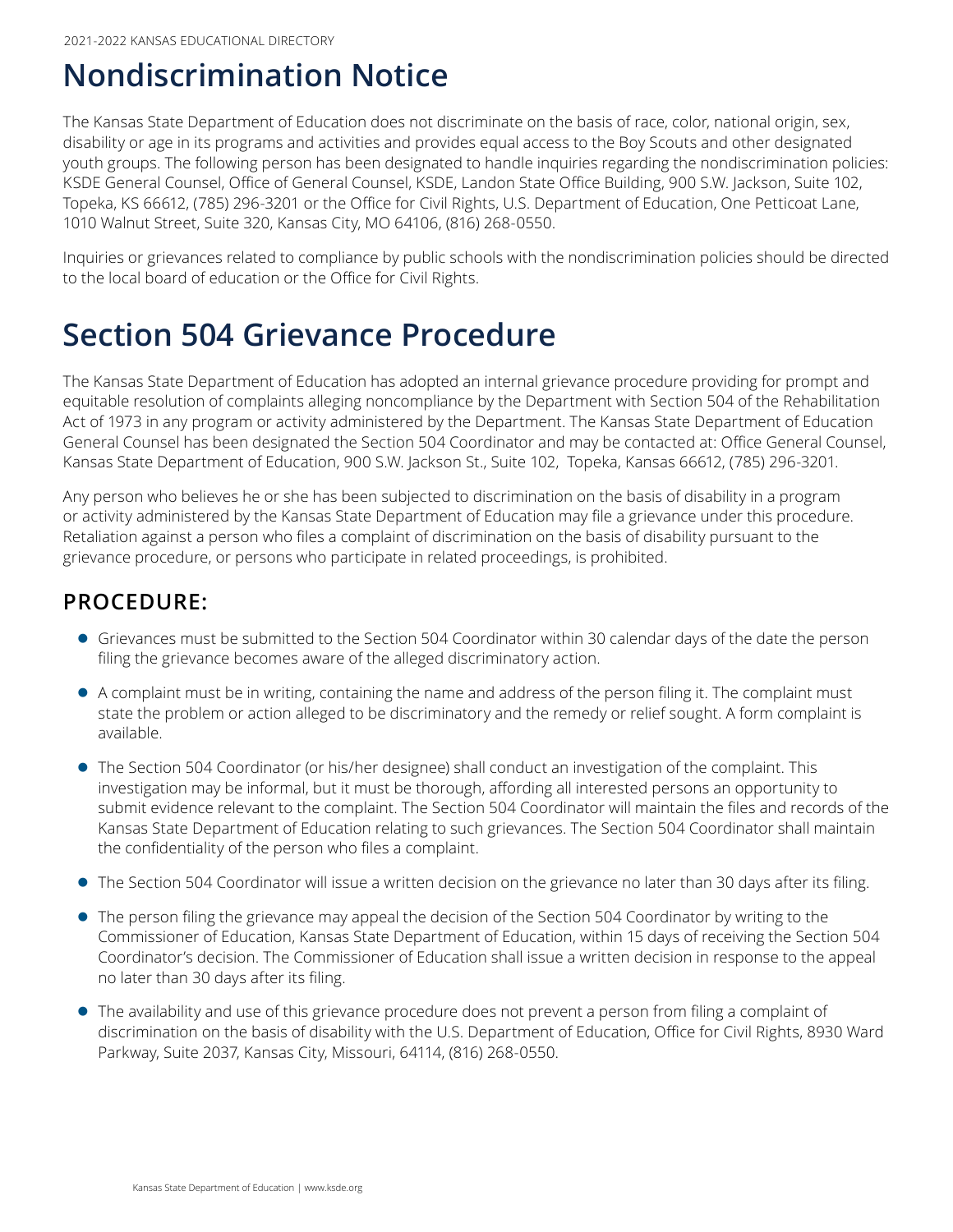## 2021-2022 KANSAS EDUCATIONAL DIRECTORY **Contents**

| KANSAS STATE DEPARTMENT OF EDUCATION AGENCY DIRECTORY | 7  |
|-------------------------------------------------------|----|
| Agency Organization Chart                             | 7  |
| <b>Team Abbreviations</b>                             | 8  |
| Office of the Commissioner                            | 9  |
| Board of Education                                    | 9  |
| Communications and Recognition Programs               | 9  |
| Human Resources                                       | 9  |
| Office of General Counsel                             | 9  |
| Division of Fiscal and Administrative Services        | 10 |
| Child Nutrition & Wellness                            | 10 |
| <b>Fiscal Auditing</b>                                | 10 |
| Fiscal Services and Operations                        | 11 |
| Information Technology                                | 11 |
| School Finance                                        | 12 |
| Division of Learning Services                         | 13 |
| Career, Standards and Assessment Services             | 13 |
| Early Childhood                                       | 14 |
| Special Education and Title Services                  | 14 |
| Teacher Licensure and Accreditation                   | 15 |
| Agency Staff List                                     | 16 |
| By First Name                                         | 16 |
| By Last Name                                          | 17 |
| KANSAS UNIFIED SCHOOL DISTRICTS (USD)                 | 18 |
| <b>USD Boundary Map</b>                               | 18 |
| <b>USD Directory</b>                                  | 20 |
| By Name                                               | 20 |
| By Number                                             | 21 |
| By County                                             | 22 |
| By Home City                                          | 24 |
| USD Superintendents and Board Presidents              | 26 |
| <b>USD Superintendents</b>                            | 40 |
| <b>USD Principals</b>                                 | 43 |
| <b>USD Attendance Centers</b>                         | 56 |
| USD Elementary and Secondary School Counts            | 56 |
| <b>Elementary Schools</b>                             | 56 |
| Middle Schools                                        | 65 |
| Junior High Schools                                   | 68 |
| High Schools                                          | 69 |
| K-12 Schools                                          | 73 |
| Administrative Contacts Abbreviation Codes            | 74 |
| USD Elementary and Secondary Schools                  | 75 |